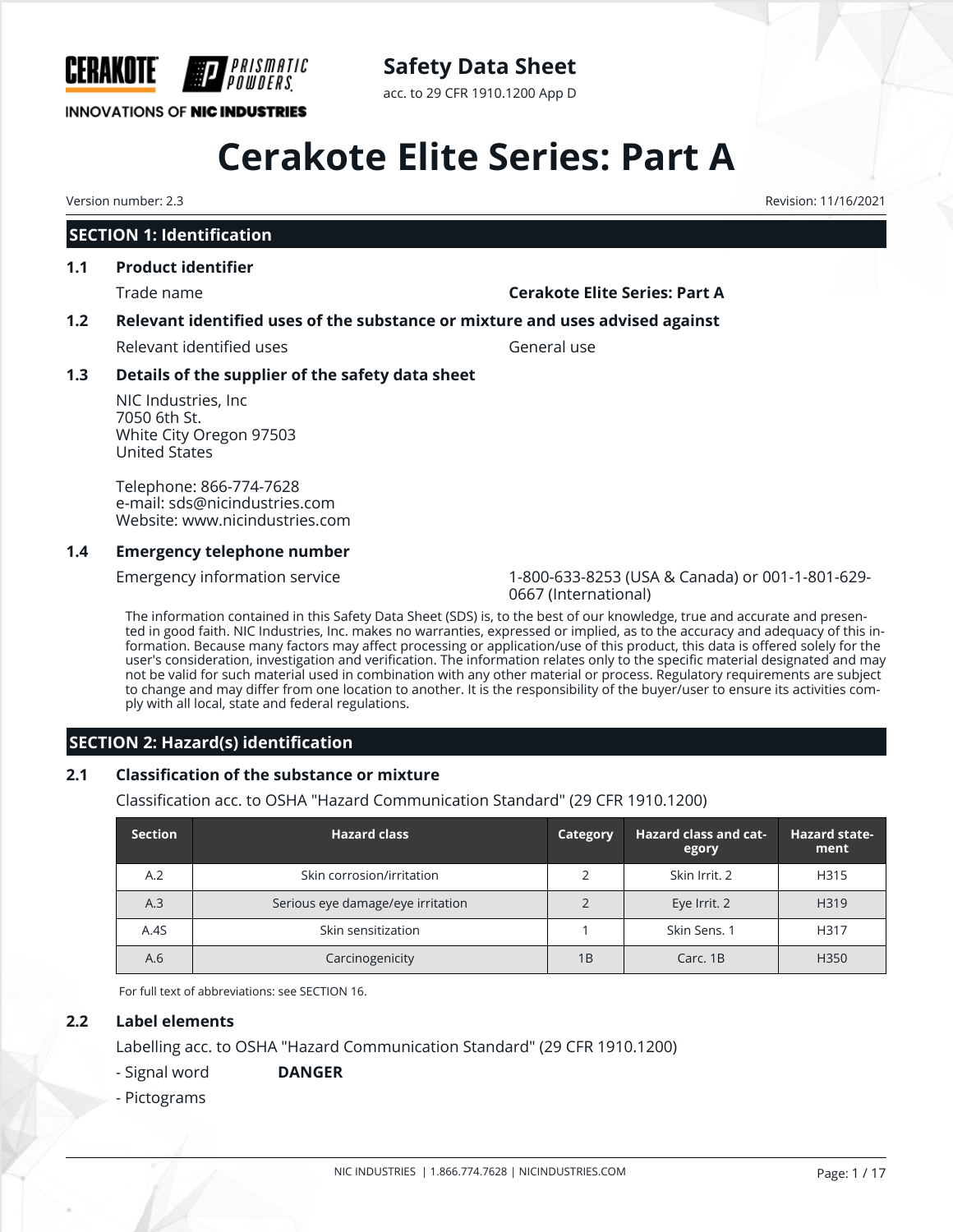

acc. to 29 CFR 1910.1200 App D

#### **INNOVATIONS OF NIC INDUSTRIES**

GHS07, GHS08

## **Cerakote Elite Series: Part A**

Version number: 2.3 Revision: 11/16/2021

*PRISMATIC* 

| - Hazard statements |                                      |
|---------------------|--------------------------------------|
| H315                | Causes skin irritation.              |
| H317                | May cause an allergic skin reaction. |
| H319                | Causes serious eye irritation.       |
| H350                | May cause cancer.                    |
|                     |                                      |

| - Precautionary statements |                                                                                                                                     |
|----------------------------|-------------------------------------------------------------------------------------------------------------------------------------|
| P <sub>201</sub>           | Obtain special instructions before use.                                                                                             |
| P <sub>261</sub>           | Avoid breathing dust/fume/gas/mist/vapors/spray.                                                                                    |
| P <sub>272</sub>           | Contaminated work clothing must not be allowed out of the workplace.                                                                |
| P280                       | Wear protective gloves.                                                                                                             |
| P302+P352                  | If on skin: Wash with plenty of water.                                                                                              |
| P305+P351+P338             | If in eyes: Rinse cautiously with water for several minutes. Remove contact lenses, if present and<br>easy to do. Continue rinsing. |
| P308+P313                  | If exposed or concerned: Get medical advice/attention.                                                                              |
| P321                       | Specific treatment (see on this label).                                                                                             |
| P333+P313                  | If skin irritation or rash occurs: Get medical advice/attention.                                                                    |
| P337+P313                  | If eye irritation persists: Get medical advice/attention.                                                                           |
| P362                       | Take off contaminated clothing and wash it before reuse.                                                                            |
| P363                       | Wash contaminated clothing before reuse.                                                                                            |
| P405                       | Store locked up.                                                                                                                    |
| P501                       | Dispose of contents/container to industrial combustion plant.                                                                       |

- Hazardous ingredients for labelling **Ambient Curable Refractory Resin, Performance** Ceramic #2, p-chlorobenzotrifluoride

#### **2.3 Other hazards**

Hazards not otherwise classified

May be harmful if swallowed (GHS category 5: acutely toxic - oral). May be harmful in contact with skin (GHS category 5: acutely toxic - dermal). May be harmful if inhaled (GHS category 5: acutely toxic - inhalation). Very toxic to aquatic life with long lasting effects (GHS category 1: aquatic toxicity - acute and/or chronic).

#### **SECTION 3: Composition/information on ingredients**

#### **3.1 Substances**

Not relevant (mixture)

#### **3.2 Mixtures**

Description of the mixture

| <b>Name of substance</b> | <b>Identifier</b>             | $Wt\%$    |
|--------------------------|-------------------------------|-----------|
| p-chlorobenzotrifluoride | CAS No<br>98-56-6             | $50 - 75$ |
| Performance Ceramic #1   | CAS No<br><b>Trade Secret</b> | $10 - 25$ |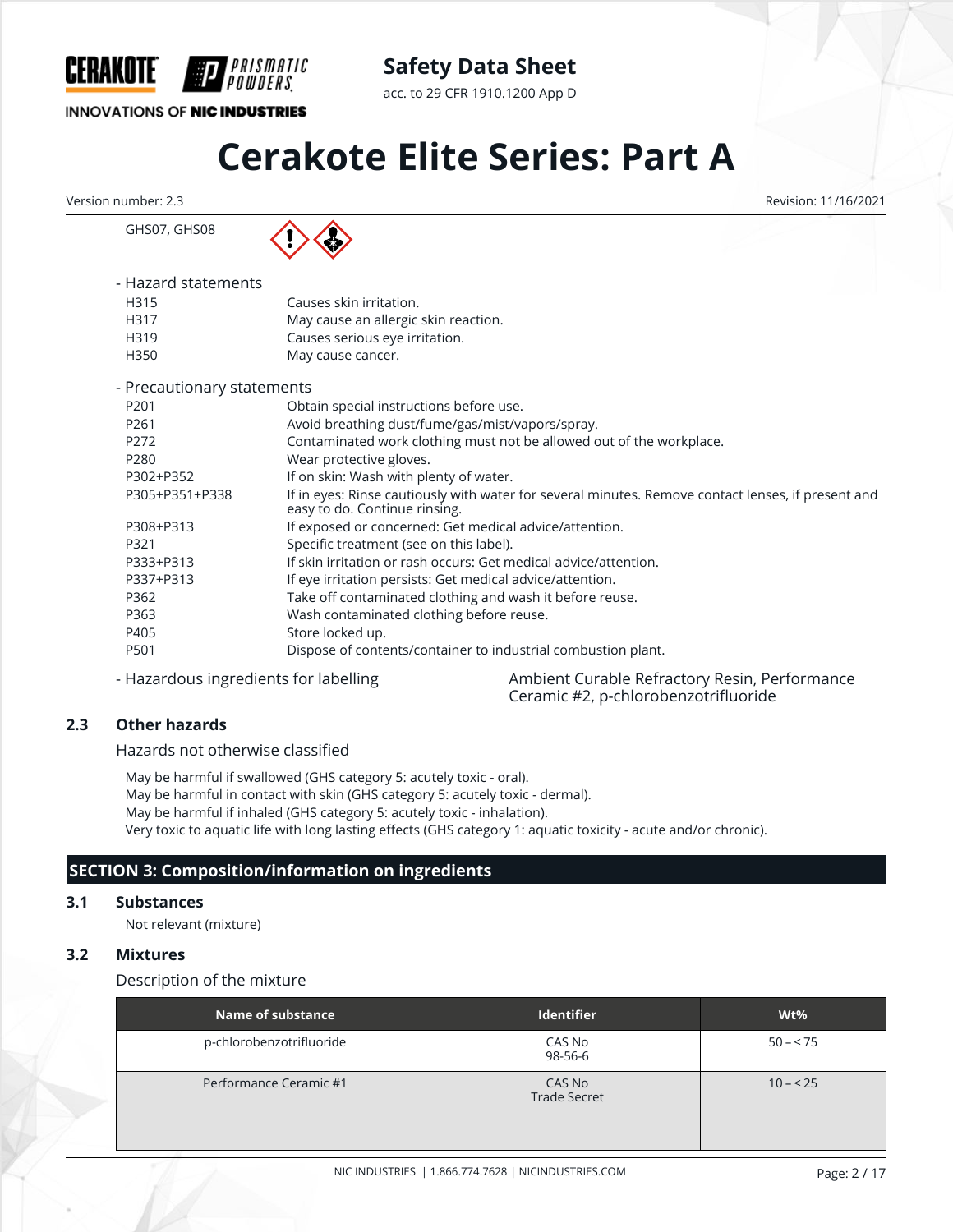

acc. to 29 CFR 1910.1200 App D

**INNOVATIONS OF NIC INDUSTRIES** 

## **Cerakote Elite Series: Part A**

Version number: 2.3 Revision: 11/16/2021

| <b>Name of substance</b>             | <b>Identifier</b>             | Wt%       |
|--------------------------------------|-------------------------------|-----------|
| Ceramic Based Pigments and Additives | CAS No<br><b>Trade Secret</b> | $10 - 25$ |
| Ambient Curable Refractory Resin     | CAS No<br><b>Trade Secret</b> | $10 - 25$ |
| Performance Ceramic #3               | CAS No<br><b>Trade Secret</b> | $10 - 25$ |
| Performance Ceramic #2               | CAS No<br><b>Trade Secret</b> | $10 - 25$ |
| Cross-linking Agent                  | CAS No<br><b>Trade Secret</b> | $5 - 10$  |
| 2-butanol                            | CAS No<br>78-92-2             | $1 - 5$   |
| Chromium (III) oxide                 | CAS No<br>1308-38-9           | $<$ 1     |

\*\* Trade Secret: In accordance with OSHA Hazard Communication Standard 29 CFR 1910.1200(i) and in accordance with the United Nations Globally Harmonized System of Classification and Labeling of Chemicals (GHS), the specific identity and/or exact percentage (concentration) of the composition has been withheld as a "Trade Secret."

#### **SECTION 4: First-aid measures**

#### **4.1 Description of first-aid measures**

#### General notes

Do not leave affected person unattended. Remove victim out of the danger area. Keep affected person warm, still and covered. Take off immediately all contaminated clothing. In all cases of doubt, or when symptoms persist, seek medical advice. In case of unconsciousness place person in the recovery position. Never give anything by mouth.

#### Following inhalation

If breathing is irregular or stopped, immediately seek medical assistance and start first aid actions. In case of respiratory tract irritation, consult a physician. Provide fresh air.

#### Following skin contact

Wash with plenty of soap and water.

#### Following eye contact

Remove contact lenses, if present and easy to do. Continue rinsing. Irrigate copiously with clean, fresh water for at least 10 minutes, holding the eyelids apart.

#### Following ingestion

Rinse mouth with water (only if the person is conscious). Do NOT induce vomiting.

#### **4.2 Most important symptoms and effects, both acute and delayed**

Symptoms and effects are not known to date.

### **4.3 Indication of any immediate medical attention and special treatment needed**

None.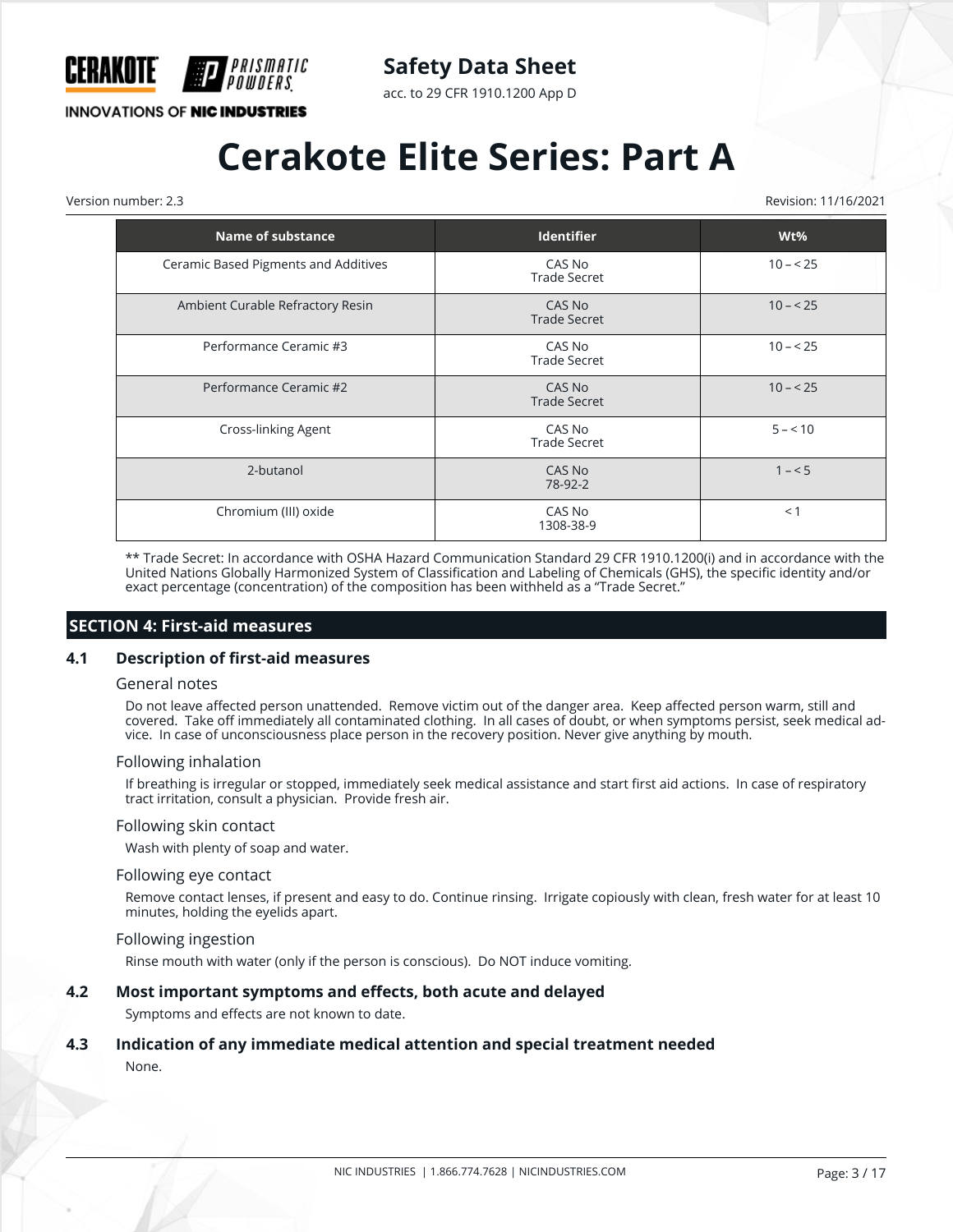

### **Safety Data Sheet**

acc. to 29 CFR 1910.1200 App D

## **Cerakote Elite Series: Part A**

Version number: 2.3 Revision: 11/16/2021

#### **SECTION 5: Fire-fighting measures**

#### **5.1 Extinguishing media**

Suitable extinguishing media Water spray, Dry extinguishing powder, BC-powder, Carbon dioxide (CO2)

#### **5.2 Special hazards arising from the substance or mixture**

Hazardous combustion products Carbon monoxide (CO), Carbon dioxide (CO2)

#### **5.3 Advice for firefighters**

In case of fire and/or explosion do not breathe fumes. Coordinate firefighting measures to the fire surroundings. Do not allow firefighting water to enter drains or water courses. Collect contaminated firefighting water separately. Fight fire with normal precautions from a reasonable distance.

#### **SECTION 6: Accidental release measures**

#### **6.1 Personal precautions, protective equipment and emergency procedures**

For non-emergency personnel

Remove persons to safety.

#### For emergency responders

Wear breathing apparatus if exposed to vapors/dust/aerosols/gases.

#### **6.2 Environmental precautions**

Keep away from drains, surface and ground water. Retain contaminated washing water and dispose of it. If substance has entered a water course or sewer, inform the responsible authority.

#### **6.3 Methods and material for containment and cleaning up**

Advice on how to contain a spill

Covering of drains.

#### Advice on how to clean up a spill

Wipe up with absorbent material (e.g. cloth, fleece). Collect spillage: sawdust, kieselgur (diatomite), sand, universal binder.

#### Appropriate containment techniques

Use of adsorbent materials.

#### Other information relating to spills and releases

Place in appropriate containers for disposal. Ventilate affected area.

#### **6.4 Reference to other sections**

Hazardous combustion products: see section 5. Personal protective equipment: see section 8. Incompatible materials: see section 10. Disposal considerations: see section 13.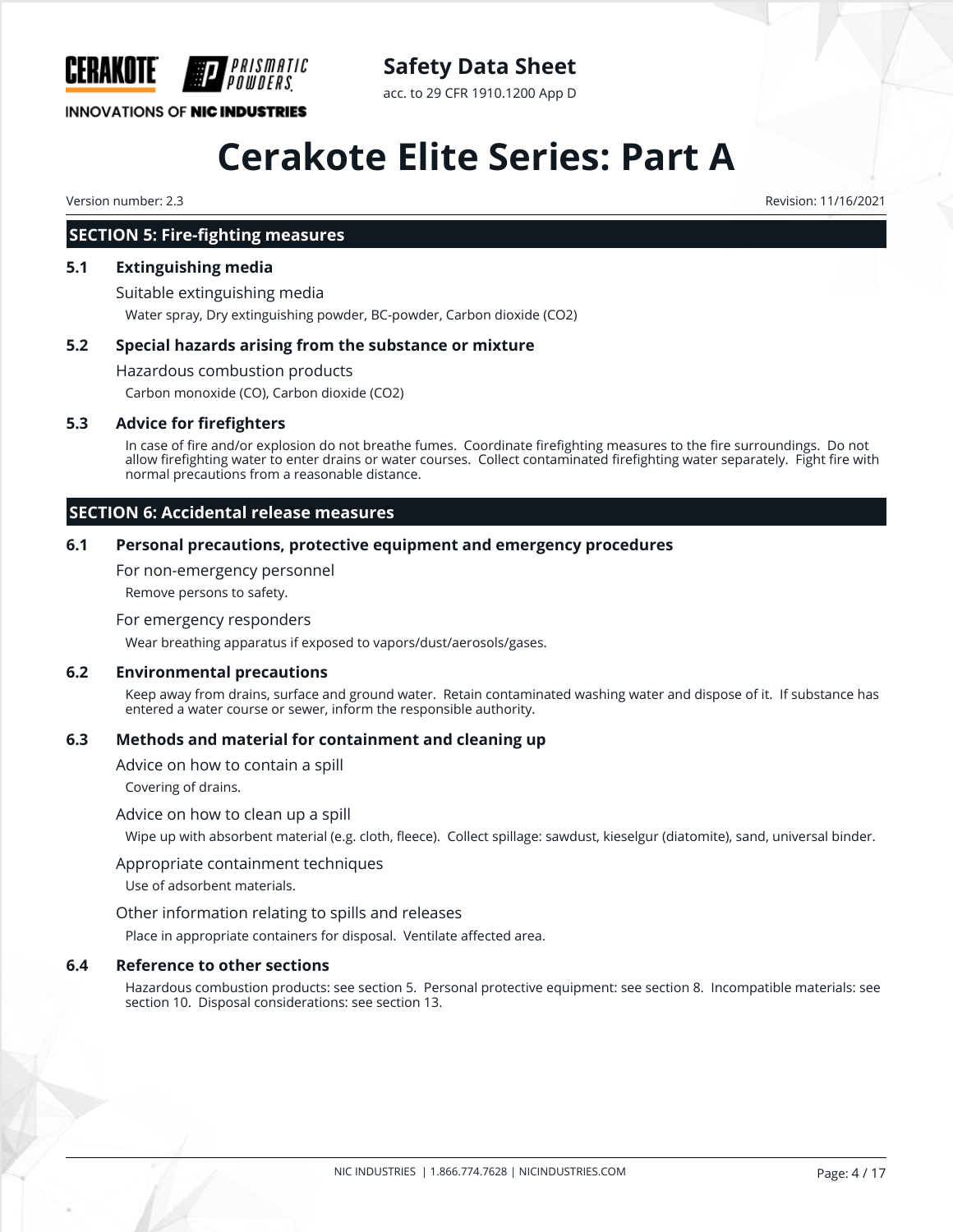

## **Safety Data Sheet**

acc. to 29 CFR 1910.1200 App D

# **Cerakote Elite Series: Part A**

Version number: 2.3 Revision: 11/16/2021

### **SECTION 7: Handling and storage**

#### **7.1 Precautions for safe handling**

Recommendations

- Measures to prevent fire as well as aerosol and dust generation

Use local and general ventilation. Use only in well-ventilated areas.

#### Advice on general occupational hygiene

Wash hands after use. Do not eat, drink and smoke in work areas. Remove contaminated clothing and protective equipment before entering eating areas. Never keep food or drink in the vicinity of chemicals. Never place chemicals in containers that are normally used for food or drink. Keep away from food, drink and animal feedingstuffs.

#### **7.2 Conditions for safe storage, including any incompatibilities**

#### **7.3 Specific end use(s)**

See section 16 for a general overview.

### **SECTION 8: Exposure controls/personal protection**

#### **8.1 Control parameters**

| Occupational exposure limit values (Workplace Exposure Limits) |                                     |             |                     |                    |                      |                     |                    |                          |                                       |                                      |
|----------------------------------------------------------------|-------------------------------------|-------------|---------------------|--------------------|----------------------|---------------------|--------------------|--------------------------|---------------------------------------|--------------------------------------|
|                                                                | Country Name of substance Identifi- | er          | <b>TWA</b><br>[ppm] | TWA [mg/<br>$m3$ ] | <b>STEL</b><br>[ppm] | STEL [mg/<br>$m3$ ] | Ceiling-C<br>[ppm] | Ceiling-C<br>[ $mg/m3$ ] | Nota-<br>tion                         | Source                               |
| <b>US</b>                                                      | Performance<br>Ceramic #1           | <b>TLV®</b> |                     | 10                 |                      |                     |                    |                          |                                       | <b>ACGIH®</b><br>2021                |
| <b>US</b>                                                      | Performance<br>Ceramic #1           | <b>PEL</b>  |                     | 15                 |                      |                     |                    |                          | i, dust                               | 29 CFR<br>1910.100<br>0              |
| US.                                                            | Performance<br>Ceramic #1           | <b>REL</b>  |                     |                    |                      |                     |                    |                          | lowest,<br>appx-A                     | <b>NIOSH</b><br><b>REL</b>           |
| <b>US</b>                                                      | Performance<br>Ceramic #2           | <b>REL</b>  |                     | 10<br>(10 h)       |                      |                     |                    |                          |                                       | <b>NIOSH</b><br><b>REL</b>           |
| <b>US</b>                                                      | Performance<br>Ceramic #2           | <b>TLV®</b> |                     | 0.1                |                      |                     |                    |                          | $fib/cm3$ ,<br>$CA-10$                | <b>ACGIH®</b><br>2021                |
| US.                                                            | Performance<br>Ceramic #2           | <b>PEL</b>  |                     | 15                 |                      |                     |                    |                          | i, dust                               | 29 CFR<br>1910.100<br>$\overline{0}$ |
| US.                                                            | Performance<br>Ceramic #2           | <b>TLV®</b> |                     | 10                 |                      |                     |                    |                          | i,<br>noAsb_le<br>ss1Sil,<br>non fib. | <b>ACGIH®</b><br>2021                |
| US.                                                            | Performance<br>Ceramic #2           | <b>REL</b>  |                     | 5<br>(10 h)        |                      |                     |                    |                          | r                                     | <b>NIOSH</b><br><b>REL</b>           |
| <b>US</b>                                                      | Performance<br>Ceramic #2           | PEL         |                     | 5                  |                      |                     |                    |                          | r, dust                               | 29 CFR<br>1910.100<br>$\Omega$       |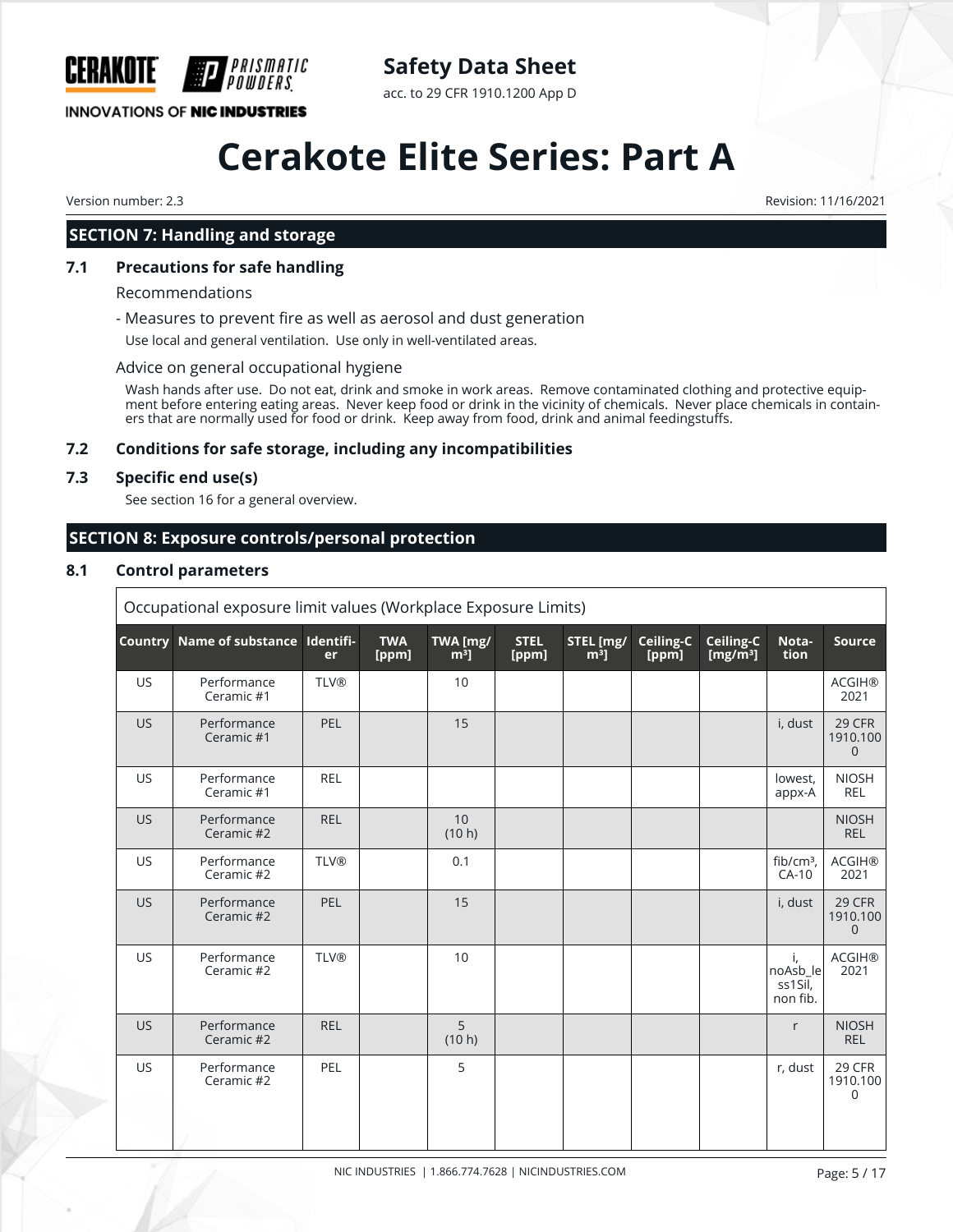

acc. to 29 CFR 1910.1200 App D

**INNOVATIONS OF NIC INDUSTRIES** 

*PRISMATIC<br>POWDFRS* 

## **Cerakote Elite Series: Part A**

Version number: 2.3 Revision: 11/16/2021

| Occupational exposure limit values (Workplace Exposure Limits) |                                                                                                                                                                                                                                                      |             |                     |                    |                      |                     |                    |                          |                                       |                                |
|----------------------------------------------------------------|------------------------------------------------------------------------------------------------------------------------------------------------------------------------------------------------------------------------------------------------------|-------------|---------------------|--------------------|----------------------|---------------------|--------------------|--------------------------|---------------------------------------|--------------------------------|
| <b>Country</b>                                                 | Name of substance Identifi-                                                                                                                                                                                                                          | <b>er</b>   | <b>TWA</b><br>[ppm] | TWA [mg/<br>$m3$ ] | <b>STEL</b><br>[ppm] | STEL [mg/<br>$m3$ ] | Ceiling-C<br>[ppm] | Ceiling-C<br>[ $mg/m3$ ] | Nota-<br>tion                         | <b>Source</b>                  |
| US.                                                            | Performance<br>Ceramic #2                                                                                                                                                                                                                            | <b>TLV®</b> |                     | 3                  |                      |                     |                    |                          | r,<br>noAsb le<br>ss1Sil,<br>non fib. | <b>ACGIH®</b><br>2021          |
| <b>US</b>                                                      | 2-Butanol                                                                                                                                                                                                                                            | <b>TLV®</b> | 100                 |                    |                      |                     |                    |                          |                                       | <b>ACGIH®</b><br>2021          |
| <b>US</b>                                                      | 2-Butanol                                                                                                                                                                                                                                            | PEL (CA)    | 100                 | 305                |                      |                     |                    |                          |                                       | Cal/OSHA<br>PEL                |
| US.                                                            | 2-Butanol                                                                                                                                                                                                                                            | <b>REL</b>  | 100<br>(10 h)       | 305<br>(10 h)      | 150                  | 455                 |                    |                          |                                       | <b>NIOSH</b><br><b>REL</b>     |
| US.                                                            | 2-Butanol                                                                                                                                                                                                                                            | PEL         | 150                 | 450                |                      |                     |                    |                          |                                       | <b>29 CFR</b><br>1910.100<br>0 |
| Notation<br>appx-A<br>$CA-10$                                  | NIOSH Potential Occupational Carcinogen (Appendix A)<br>Respirable fibers: length > 5µm; aspect ratio $\geq$ 3:1, as determined by the membrane filter method at 400-450 times magnifica-<br>tion (A-mm objective) using phase-contrast illumination |             |                     |                    |                      |                     |                    |                          |                                       |                                |

tion (4-mm objective), using phase-contrast illumination.

Ceiling-C ceiling value is a limit value above which exposure should not occur dust as dust<br>fib/cm<sup>3</sup> fibers/ci

fibers/cm<sup>3</sup>

i inhalable fraction<br>lowest exposure by all ro

exposure by all routes should be carefully controlled to levels as low as possible

noAsb\_less1S contains no asbestos and less than 1% free crystalline silica

il<br>non fib. non fibrous

r respirable fraction<br>STEL short-term exposui short-term exposure limit: a limit value above which exposure should not occur and which is related to a 15-minute period (unless otherwise specified)

TWA time-weighted average (long-term exposure limit): measured or calculated in relation to a reference period of 8 hours timeweighted average (unless otherwise specified

#### **8.2 Exposure controls**

Appropriate engineering controls

General ventilation.

Individual protection measures (personal protective equipment)

#### Eye/face protection

Wear eye/face protection.

#### Skin protection

- Hand protection

Wear suitable gloves. Chemical protection gloves are suitable, which are tested according to EN 374. Check leak-tightness/ impermeability prior to use. In the case of wanting to use the gloves again, clean them before taking off and air them well. For special purposes, it is recommended to check the resistance to chemicals of the protective gloves mentioned above together with the supplier of these gloves.

#### - Other protection measures

Take recovery periods for skin regeneration. Preventive skin protection (barrier creams/ointments) is recommended. Wash hands thoroughly after handling.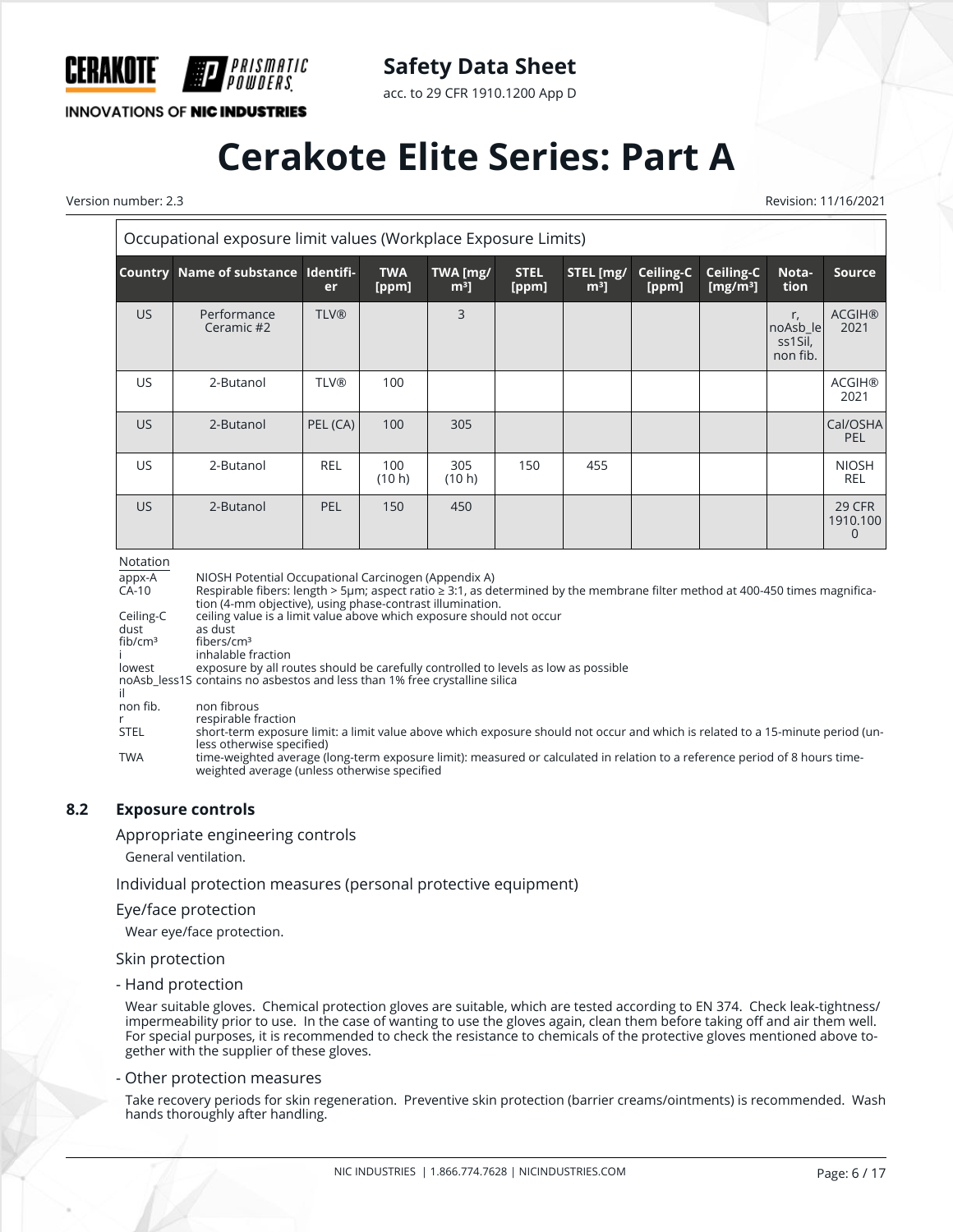

acc. to 29 CFR 1910.1200 App D

**INNOVATIONS OF NIC INDUSTRIES** 

## **Cerakote Elite Series: Part A**

Version number: 2.3 Revision: 11/16/2021

Respiratory protection

In case of inadequate ventilation wear respiratory protection.

#### Environmental exposure controls

*PRISMATIC* 

Use appropriate container to avoid environmental contamination. Keep away from drains, surface and ground water.

#### **SECTION 9: Physical and chemical properties**

#### **9.1 Information on basic physical and chemical properties**

#### **Appearance**

| Physical state | Liquid                |
|----------------|-----------------------|
| Color          | Various               |
| Particle       | Not relevant (liquid) |
| Odor           | Ammoniacal            |

#### **Other safety parameters**

| pH (value)                              | Not determined             |
|-----------------------------------------|----------------------------|
| Melting point/freezing point            | Not determined             |
| Initial boiling point and boiling range | >133.8 °C                  |
| Flash point                             | 39 °C                      |
| Evaporation rate                        | Not determined             |
| Flammability (solid, gas)               | Not relevant (fluid)       |
| Vapor pressure                          | 0.07 Pa at 25 $^{\circ}$ C |
| Density                                 | Not determined             |
| Vapor density                           | Not available              |
| Relative density                        | Not available              |
| Solubility(ies)                         | Not determined             |
| Partition coefficient                   |                            |
| - n-octanol/water (log KOW)             | Not available              |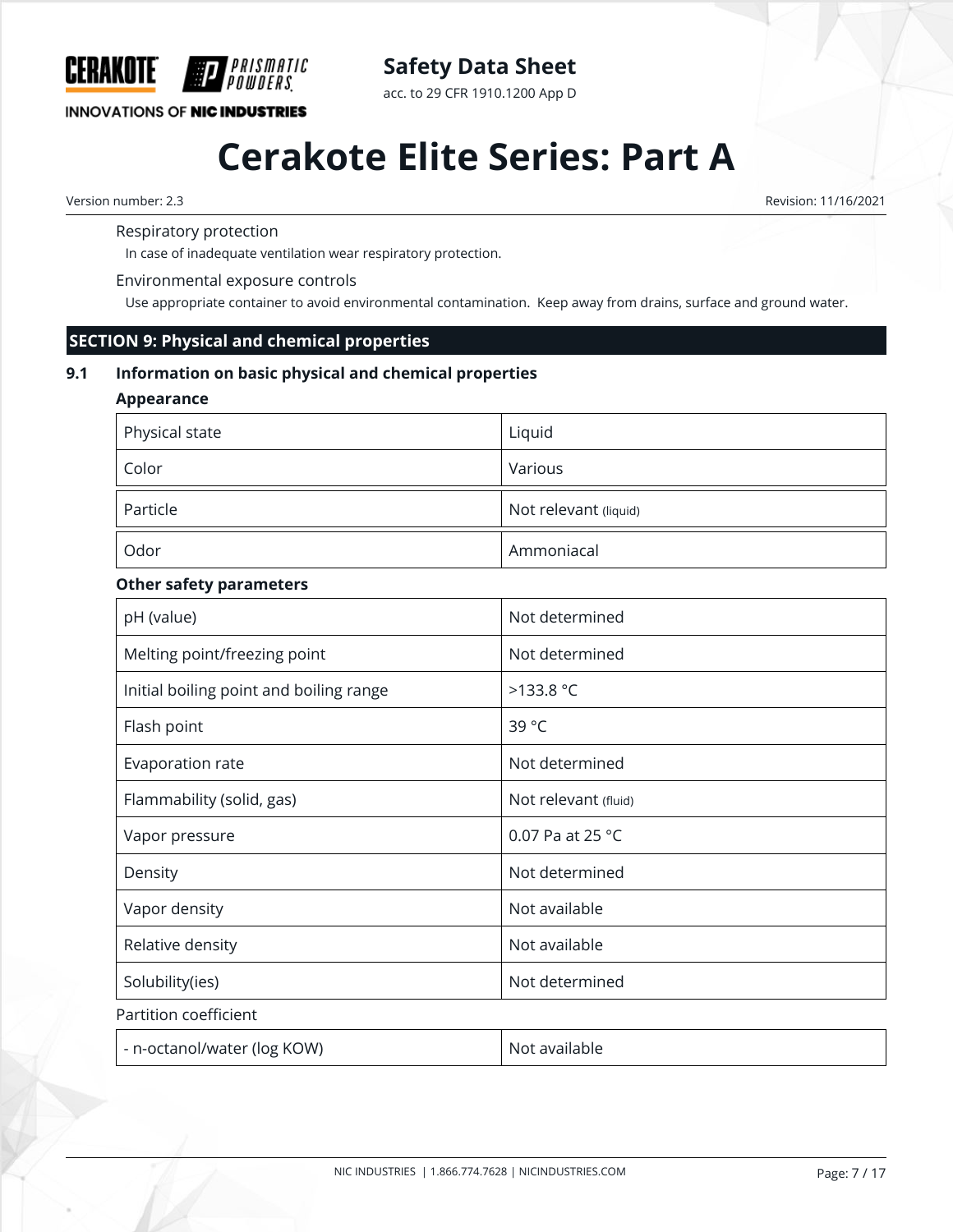

acc. to 29 CFR 1910.1200 App D

**INNOVATIONS OF NIC INDUSTRIES** 

## **Cerakote Elite Series: Part A**

Version number: 2.3 Revision: 11/16/2021

|     | Auto-ignition temperature                       | 230 °C                                                                     |
|-----|-------------------------------------------------|----------------------------------------------------------------------------|
|     | Viscosity                                       | Not determined                                                             |
|     | <b>Explosive properties</b>                     | None                                                                       |
|     | Oxidizing properties                            | None                                                                       |
|     | Flammable liquids<br>- Sustained combustibility | <b>No</b>                                                                  |
| 9.2 | <b>Other information</b>                        |                                                                            |
|     | Temperature class (USA, acc. to NEC 500)        | T2D (maximum permissible surface temperature on the equip-<br>ment: 215°C) |

#### **SECTION 10: Stability and reactivity**

#### **10.1 Reactivity**

Concerning incompatibility: see below "Conditions to avoid" and "Incompatible materials".

#### **10.2 Chemical stability**

See below "Conditions to avoid".

#### **10.3 Possibility of hazardous reactions**

No known hazardous reactions.

#### **10.4 Conditions to avoid**

There are no specific conditions known which have to be avoided.

#### **10.5 Incompatible materials**

Oxidizers. Strong acids. Water. Alkalines.

#### **10.6 Hazardous decomposition products**

Chlorine-containing gases, fluorine-containing gases may be produced in products containing p-chlorobenzotrifluoride. Carbon dioxide, carbon monoxide, and silicon oxides may be produced from all coating formulations. Hazardous combustion products: see section 5.

#### **SECTION 11: Toxicological information**

#### **11.1 Information on toxicological effects**

Test data are not available for the complete mixture.

#### Classification procedure

The method for classification of the mixture is based on ingredients of the mixture (additivity formula).

#### **Classification acc. to OSHA "Hazard Communication Standard" (29 CFR 1910.1200)**

Acute toxicity

Shall not be classified as acutely toxic.

GHS of the United Nations, annex 4: May be harmful if swallowed, in contact with skin or if inhaled.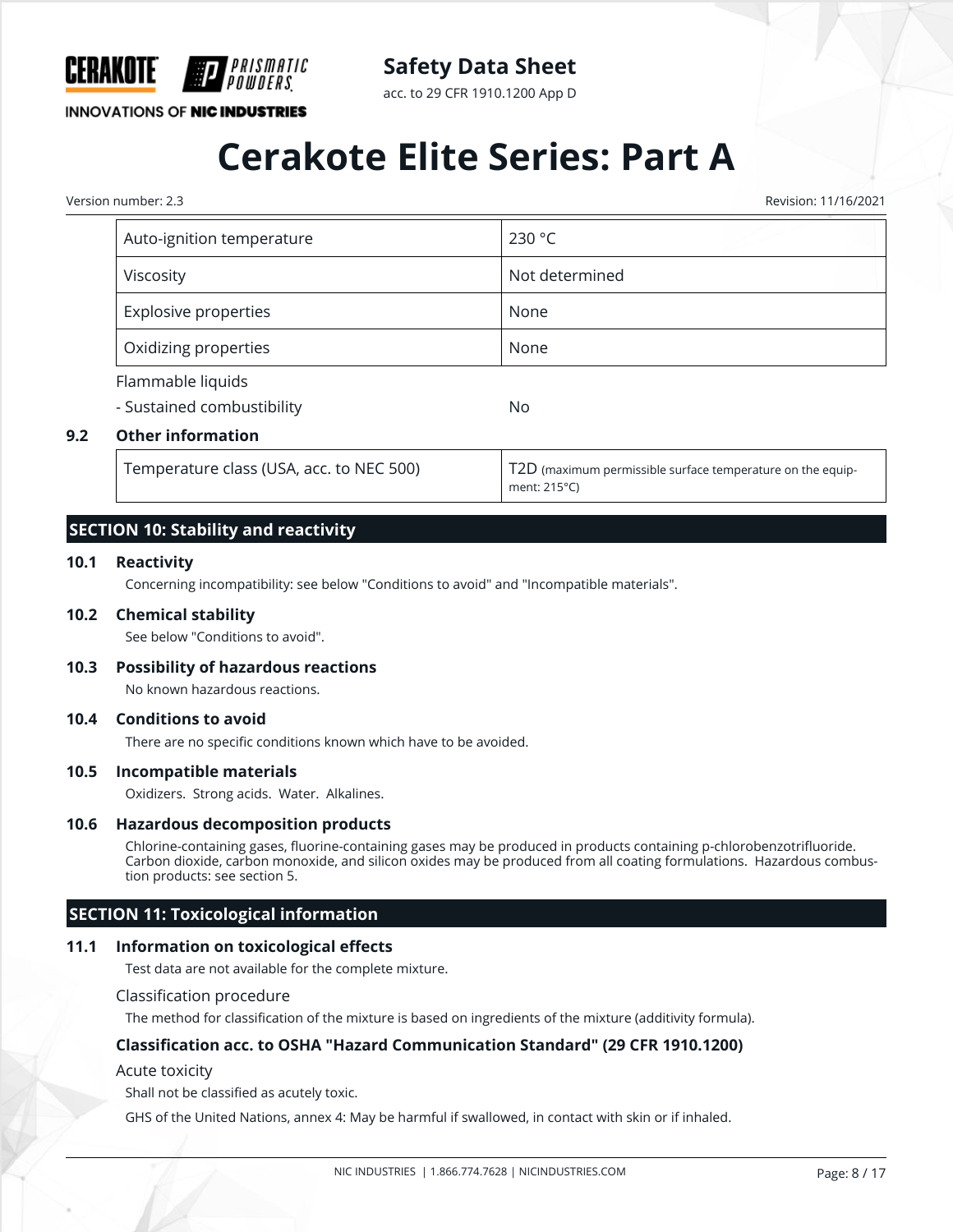

**INNOVATIONS OF NIC INDUSTRIES** 

acc. to 29 CFR 1910.1200 App D

## **Cerakote Elite Series: Part A**

Version number: 2.3 Revision: 11/16/2021

#### Acute toxicity estimate (ATE) of components of the mixture

| Name of substance                    | <b>CAS No</b> | <b>Exposure route</b> | <b>ATE</b>                  |
|--------------------------------------|---------------|-----------------------|-----------------------------|
| Ceramic Based Pigments and Additives | Trade Secret  | Inhalation: vapor     | 11 $mg/1/4h$                |
| Ceramic Based Pigments and Additives | Trade Secret  | Inhalation: dust/mist | $>2.3$ mg/ <sub>I</sub> /4h |

#### Skin corrosion/irritation

Causes skin irritation.

#### Serious eye damage/eye irritation

Causes serious eye irritation.

#### Respiratory or skin sensitization

May cause an allergic skin reaction.

#### Germ cell mutagenicity

Shall not be classified as germ cell mutagenic.

#### Carcinogenicity

May cause cancer.

| IARC Monographs on the Evaluation of Carcinogenic Risks to Humans |                       |               |  |  |  |  |
|-------------------------------------------------------------------|-----------------------|---------------|--|--|--|--|
| Name of substance                                                 | <b>Classification</b> | <b>Number</b> |  |  |  |  |
| Performance Ceramic #2                                            | 2A                    |               |  |  |  |  |
| Performance Ceramic #1                                            | 2B                    |               |  |  |  |  |
| p-chlorobenzotrifluoride                                          | 2Β                    |               |  |  |  |  |

 $\frac{\text{Legend}}{\text{2A}} \\ \text{2B}$ Probably carcinogenic to humans

Possibly carcinogenic to humans

#### Reproductive toxicity

Shall not be classified as a reproductive toxicant.

#### Specific target organ toxicity - single exposure

Shall not be classified as a specific target organ toxicant (single exposure).

#### Specific target organ toxicity - repeated exposure

Shall not be classified as a specific target organ toxicant (repeated exposure).

#### Aspiration hazard

Shall not be classified as presenting an aspiration hazard.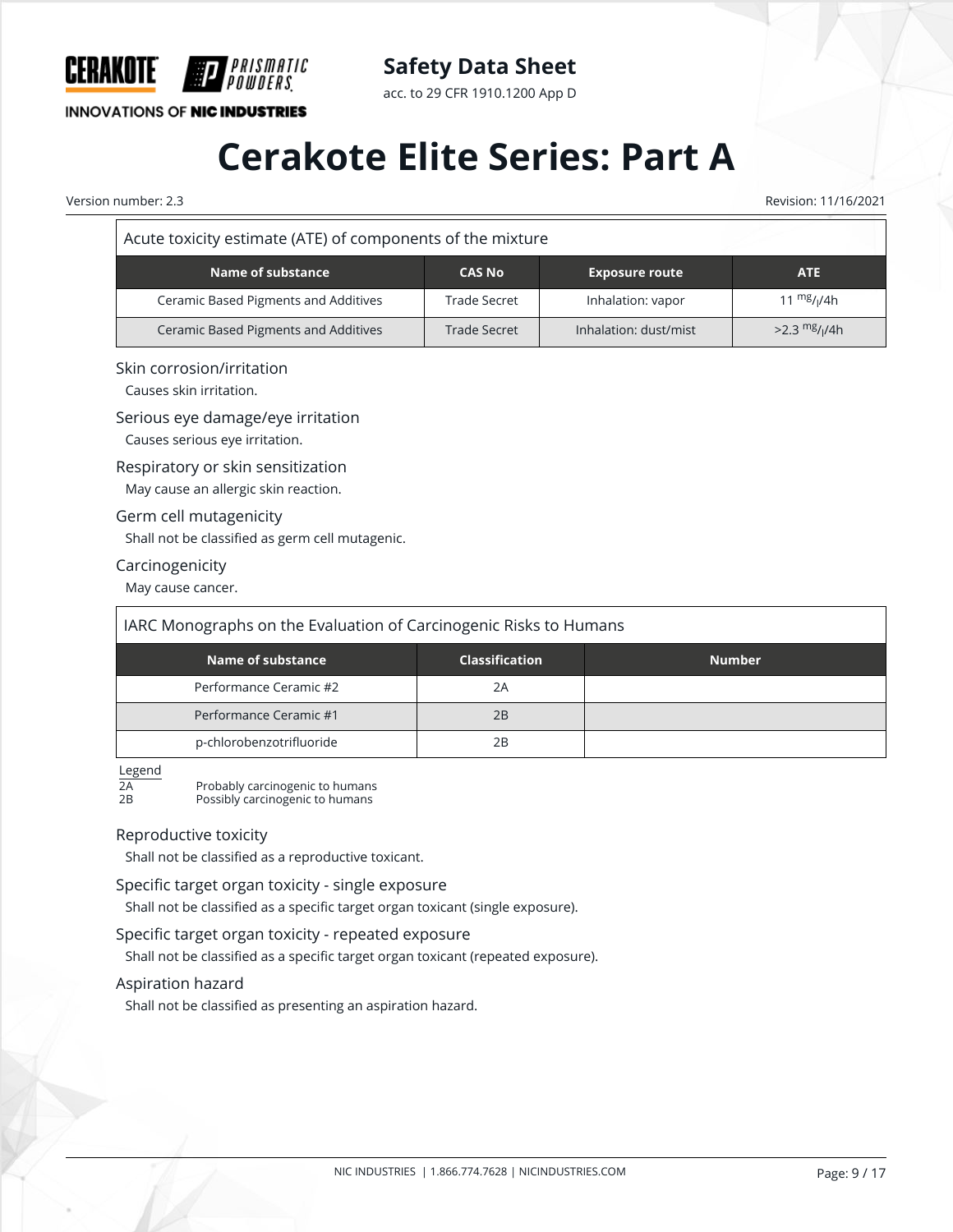

### **Safety Data Sheet**

acc. to 29 CFR 1910.1200 App D

## **Cerakote Elite Series: Part A**

Version number: 2.3 Revision: 11/16/2021

#### **SECTION 12: Ecological information**

#### **12.1 Toxicity**

Very toxic to aquatic life with long lasting effects.

Aquatic toxicity (acute) of components of the mixture

| <b>Name of substance</b>   | <b>CAS No</b>       | <b>Endpoint</b>   | Value                                 | <b>Species</b>        | <b>Exposure time</b> |
|----------------------------|---------------------|-------------------|---------------------------------------|-----------------------|----------------------|
| p-chlorobenzotrifluoride   | 98-56-6             | <b>LC50</b>       | $6.5 \frac{mg}{l}$                    | Fish                  | 24 h                 |
| p-chlorobenzotrifluoride   | $98 - 56 - 6$       | ErC <sub>50</sub> | $>0.41$ mg/                           | Algae                 | 72 h                 |
| p-chlorobenzotrifluoride   | 98-56-6             | <b>EC50</b>       | $>0.41 \frac{mg}{l}$                  | Algae                 | 72 h                 |
| Performance Ceramic #3     | <b>Trade Secret</b> | <b>LC50</b>       | $100 \frac{mg}{l}$                    | Fish                  | 96 h                 |
| Performance Ceramic #3     | <b>Trade Secret</b> | <b>EC50</b>       | $>100$ mg/                            | Aquatic invertebrates | 24 h                 |
| Performance Ceramic #2     | <b>Trade Secret</b> | ErC50             | $>100$ mg/                            | Algae                 | 48 h                 |
| <b>Cross-linking Agent</b> | <b>Trade Secret</b> | <b>LC50</b>       | $>100$ mg/                            | Fish                  | 96 h                 |
| <b>Cross-linking Agent</b> | Trade Secret        | <b>EC50</b>       | $>100$ mg/                            | Aquatic invertebrates | 48 h                 |
| 2-butanol                  | 78-92-2             | <b>LC50</b>       | 2,993 $mg/$                           | Fish                  | 96 h                 |
| 2-butanol                  | 78-92-2             | <b>EC50</b>       | 308 $mg/1$                            | Aquatic invertebrates | 48 h                 |
| 2-butanol                  | 78-92-2             | ErC50             | 2,029 $mg/1$                          | Algae                 | 96 h                 |
| Chromium (III) oxide       | 1308-38-9           | ErC50             | $>148.1$ <sup>µg</sup> / <sub>1</sub> | Algae                 | 72h                  |
| Chromium (III) oxide       | 1308-38-9           | <b>EC50</b>       | 13.3 $\frac{\mu g}{\mu}$              | Algae                 | 72 h                 |

| Aquatic toxicity (chronic) of components of the mixture |               |                  |               |                |                      |
|---------------------------------------------------------|---------------|------------------|---------------|----------------|----------------------|
| Name of substance                                       | <b>CAS No</b> | <b>Endpoint</b>  | Value         | <b>Species</b> | <b>Exposure time</b> |
| p-chlorobenzotrifluoride                                | 98-56-6       | EC <sub>50</sub> | 242.1 $mg/1$  | Microorganisms | $30 \text{ min}$     |
| Ceramic Based Pigments<br>and Additives                 | Trade Secret  | EC <sub>50</sub> | 300.4 $mg/1$  | Microorganisms | 3 <sub>h</sub>       |
| Chromium (III) oxide                                    | 1308-38-9     | EC50             | $>10,000$ mg/ | Microorganisms | 3 h                  |

#### **12.2 Persistence and degradability**

Data are not available.

#### **12.3 Bioaccumulative potential**

Data are not available.

#### **12.4 Mobility in soil**

Data are not available.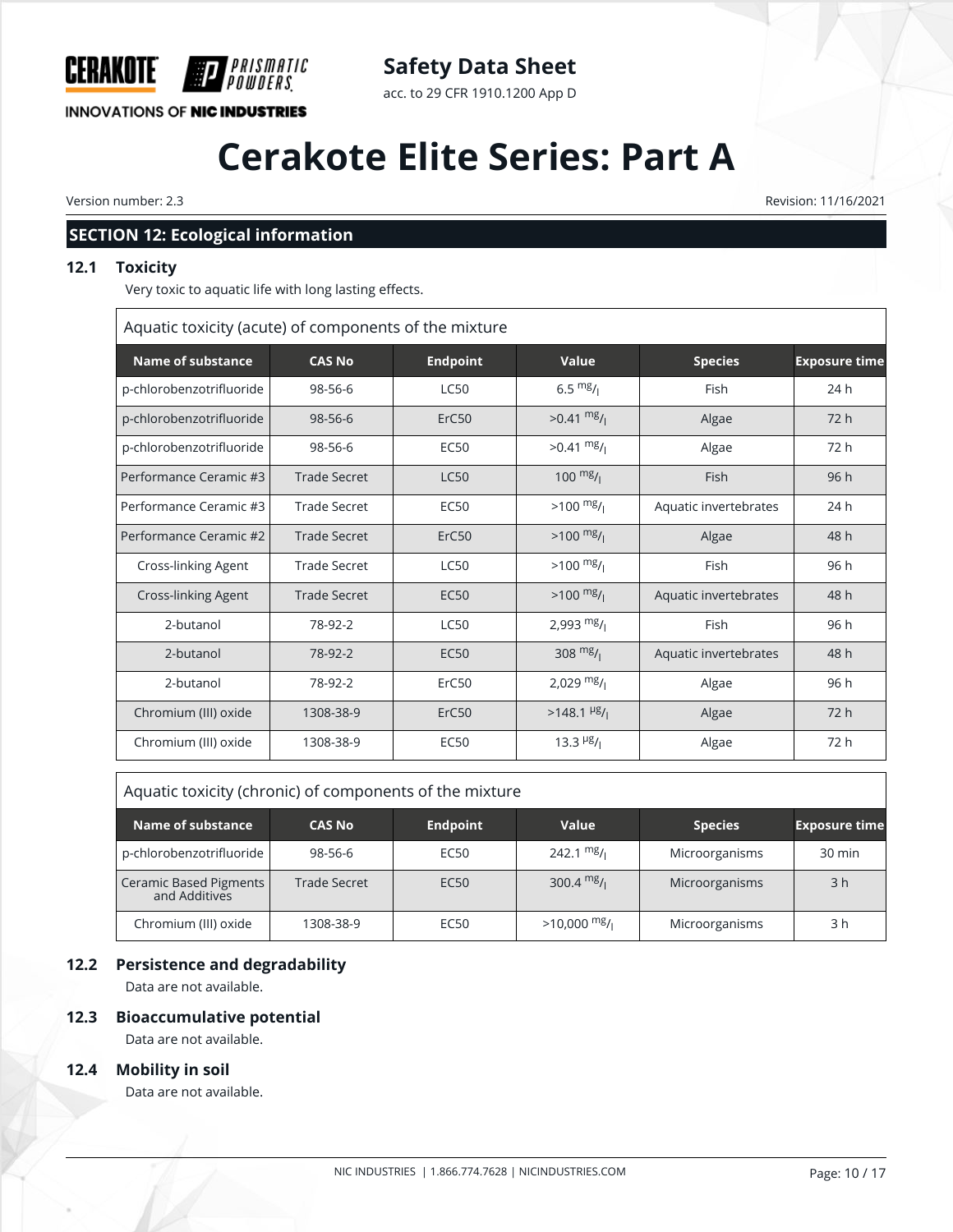

### **Safety Data Sheet**

acc. to 29 CFR 1910.1200 App D

## **Cerakote Elite Series: Part A**

Version number: 2.3 Revision: 11/16/2021

#### **12.5 Results of PBT and vPvB assessment**

Data are not available.

**12.6 Endocrine disrupting properties** None of the ingredients are listed.

**12.7 Other adverse effects**

Data are not available.

#### **SECTION 13: Disposal considerations**

#### **13.1 Waste treatment methods**

#### Product/packaging disposal

Do not empty into drains. Avoid release to the environment. Contact a licensed professional waste disposal service to dispose of this material and its packaging.

#### Waste treatment of containers/packages

Completely emptied packages can be recycled. Handle contaminated packages in the same way as the substance itself.

#### Hazardous waste code(s)

D001, F003

The waste code(s) should be assigned in discussion between the user and the waste disposal company.

#### **Remarks**

Please consider the relevant national or regional provisions. Waste shall be separated into the categories that can be handled separately by the local or national waste management facilities.

#### **SECTION 14: Transport information**

| 14.1 | UN number                       | not subject to transport regulations |
|------|---------------------------------|--------------------------------------|
|      | 14.2 UN proper shipping name    | not relevant                         |
|      | 14.3 Transport hazard class(es) | not assigned                         |
|      | 14.4 Packing group              | not assigned                         |
|      | 14.5 Environmental hazards      | not assigned                         |

#### **14.6 Special precautions for user**

Cerakote Elite Series Part A products do not need to be regulated for purposes of transportation due to the fact that the p-chlorobenzotrifluoride (CAS# 98-56-6) contained in the mixture does not sustain combustion. Per 49 CFR § 173.120(a)(3) of the hazardous materials regulations, liquids with a flash point greater than 35°C that do not sustain combustion according to ASTM D 4206 do not meet the definition of a Class 3 Flammable Liquid. Additionally, International Air Transport Association (IATA) Dangerous Goods Regulations section 3.3.1.3(a) states that liquids which do not sustain combustion "need not be considered as flammable" if the liquid has "passed a suitable test for combustibility" as prescribed by the UN Manual of Tests and Criteria, Part III, subsection 32.5.2. ASTM D 4206 standards are identical to the UN Manual standards; it is thus considered to be a suitable test for combustibility. For the aforementioned reasons, Cerakote Elite Series Part A is not considered regulated for purposes of transportation.

#### **14.7 Transport in bulk according to Annex II of MARPOL and the IBC Code**

The cargo is not intended to be carried in bulk.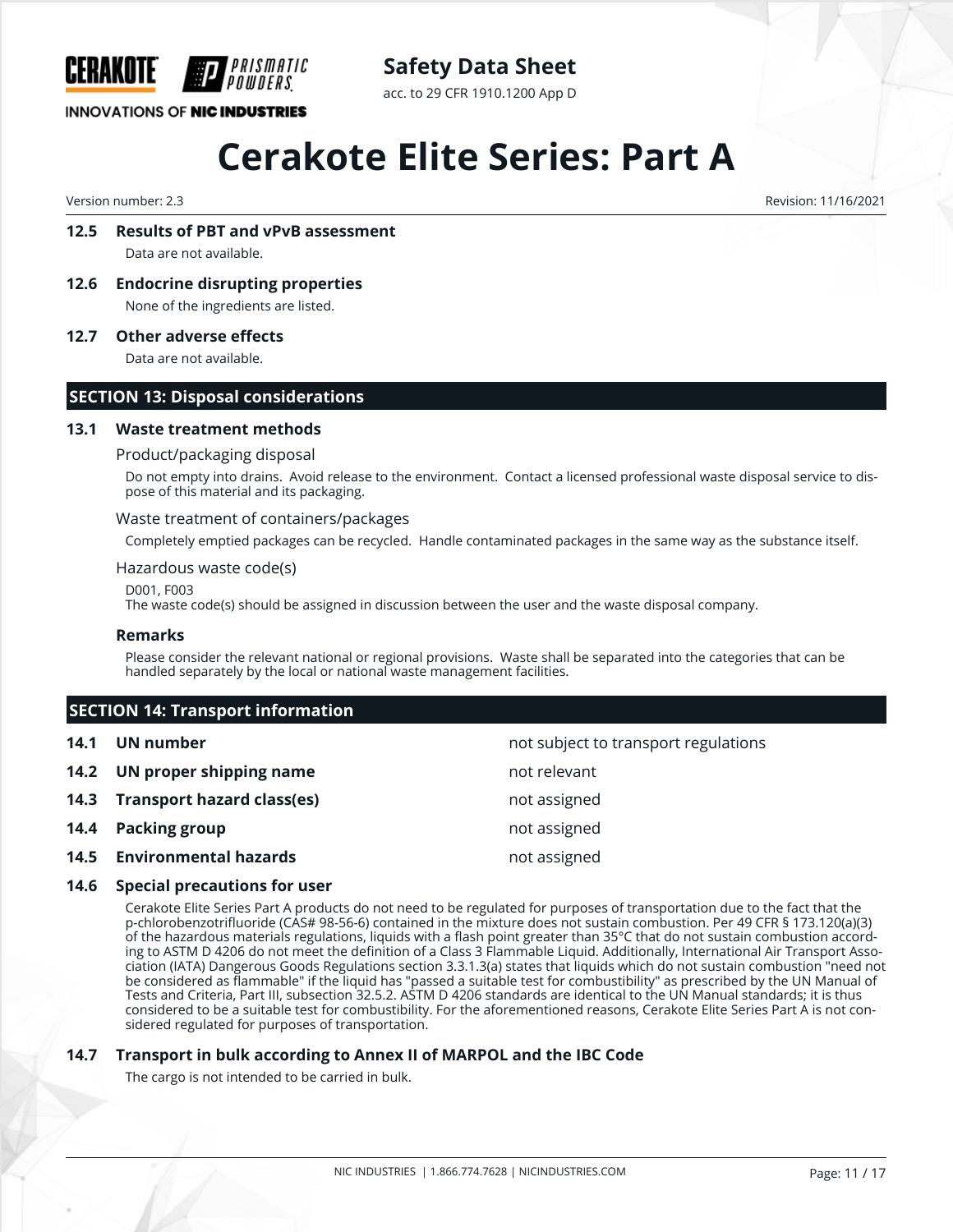

**Safety Data Sheet** acc. to 29 CFR 1910.1200 App D

## **Cerakote Elite Series: Part A**

Version number: 2.3 Revision: 11/16/2021

#### **Information for each of the UN Model Regulations**

PRISMATIC

**Transport of dangerous goods by road or rail (49 CFR US DOT) - Additional information** Not subject to transport regulations.

**International Maritime Dangerous Goods Code (IMDG) - Additional information** Not subject to IMDG.

**International Civil Aviation Organization (ICAO-IATA/DGR) - Additional information** Not subject to ICAO-IATA.

#### **SECTION 15: Regulatory information**

### **15.1 Safety, health and environmental regulations specific for the product in question**

#### **National regulations (United States)**

**Toxic Substance Control Act (TSCA)** All ingredients are listed

#### **Superfund Amendment and Reauthorization Act (SARA TITLE III )**

- The List of Extremely Hazardous Substances and Their Threshold Planning Quantities (EPCRA Section 302, 304)

None of the ingredients are listed.

- Specific Toxic Chemical Listings (EPCRA Section 313)

| Toxics Release Inventory: Specific Toxic Chemical Listings |               |                |                       |
|------------------------------------------------------------|---------------|----------------|-----------------------|
| Name of substance                                          | <b>CAS No</b> | <b>Remarks</b> | <b>Effective date</b> |
| 2-butanol                                                  | 78-92-2       |                | 12/31/1986            |

#### **Comprehensive Environmental Response, Compensation, and Liability Act (CERCLA)**

- List of Hazardous Substances and Reportable Quantities (CERCLA section 102a) (40 CFR 302.4) None of the ingredients are listed.

#### **Clean Air Act**

None of the ingredients are listed.

#### **Right to Know Hazardous Substance List**

- Toxic or Hazardous Substance List (MA-TURA)

| $\blacksquare$ Name of substance $\blacksquare$ | <b>CAS No</b> | <b>LHS</b> | $\blacksquare$ Threshold $\blacksquare$ | DEP CODE PBT / HHS / PBT / HHS De Minimis Concen-<br>tration Threshold |
|-------------------------------------------------|---------------|------------|-----------------------------------------|------------------------------------------------------------------------|
| 2-butanol                                       | 78-92-2       | LHS        |                                         | $1.0\%$                                                                |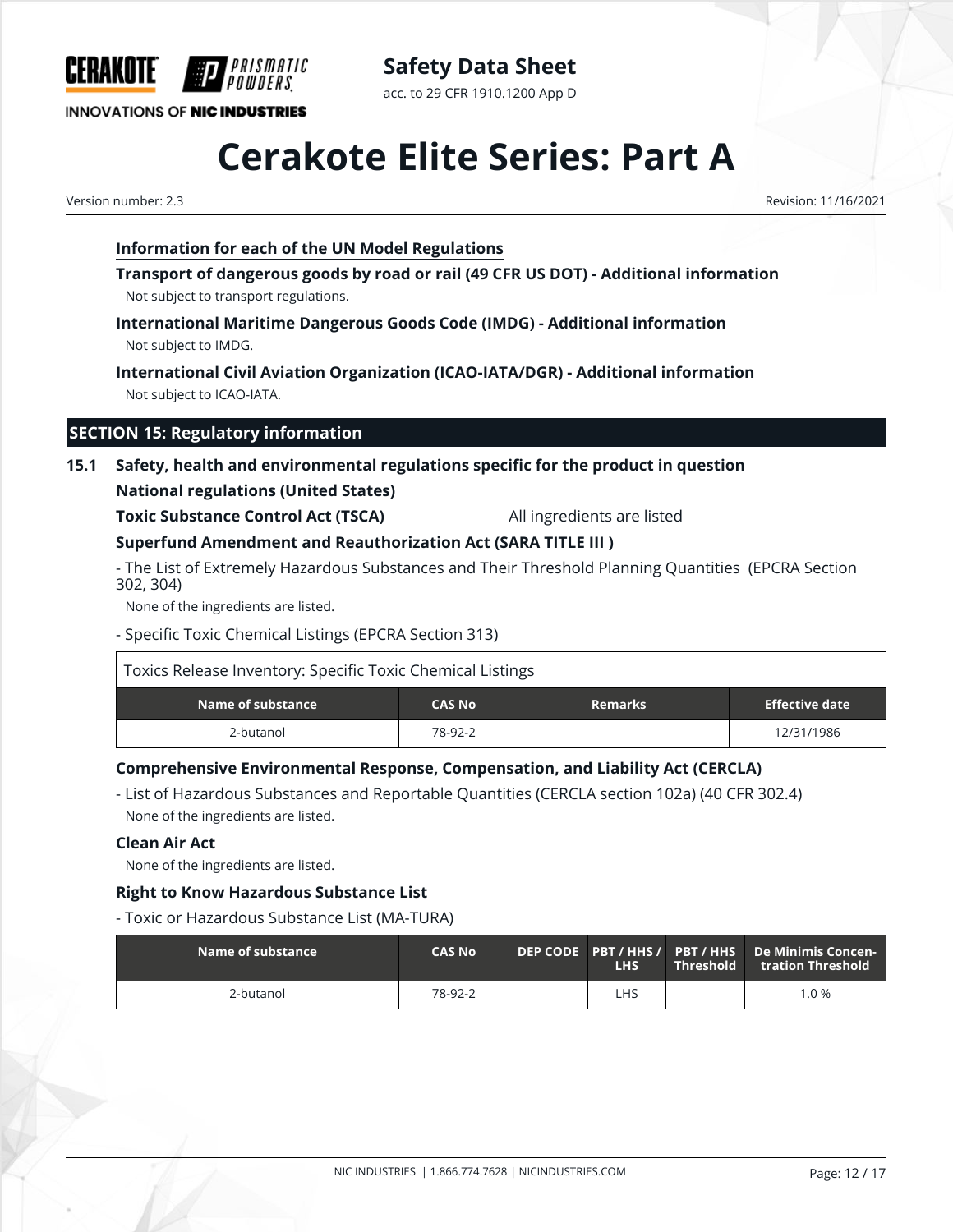

acc. to 29 CFR 1910.1200 App D

#### **INNOVATIONS OF NIC INDUSTRIES**

## **Cerakote Elite Series: Part A**

Version number: 2.3 Revision: 11/16/2021

#### - Hazardous Substances List (MN-ERTK)

| Name of substance      | <b>References</b> | <b>Remarks</b> |
|------------------------|-------------------|----------------|
| Performance Ceramic #2 |                   |                |
| Performance Ceramic #1 | $\overline{A}$    |                |
| 2-butanol              | A. O              |                |

Legend

A **American Conference of Governmental Industrial Hygienists (ACGIH)**, "Threshold Limit Values for Chemical Substances and Physical Agents and Biological Exposure Indices for 1992-93", available from ACGIH

O Occupational Safety and Health Administration (OSHA), Safety and Health Standards, Code of Federal Regulations, title 29, part 1910, subpart Z, "Toxic and Hazardous Substances, 1990." General information: Minnesota Department of Labor and Industry, Occupational Safety and Health Division

#### - Hazardous Substance List (NJ-RTK)

| <b>Name of substance</b> | <b>Remarks</b> | <b>Classifications</b> |
|--------------------------|----------------|------------------------|
| Performance Ceramic #2   |                |                        |
| Performance Ceramic #1   |                |                        |
| Chromium (III) oxide     |                |                        |
| Chromium (III) oxide     |                |                        |
| 2-butanol                |                | F <sub>3</sub>         |

Legend<br>F3

Flammable - Third Degree

#### - Hazardous Substance List (Chapter 323) (PA-RTK)

| Name of substance      | <b>Classification</b> |
|------------------------|-----------------------|
| Performance Ceramic #2 |                       |
| Performance Ceramic #1 |                       |
| Chromium (III) oxide   | $*, E, S$             |
| 2-butanol              |                       |

 $\frac{\text{Legend}}{\star}$ 

\* Any compound of this substance is also an environmental hazard

E Environmental hazard<br>Special hazardous sub

Special hazardous substance

#### - Hazardous Substance List (RI-RTK)

| Name of substance      | <b>References</b> |
|------------------------|-------------------|
| Performance Ceramic #2 |                   |
| Performance Ceramic #1 |                   |
| 2-butanol              | I H               |

Legend

F Flammability (NFPA®)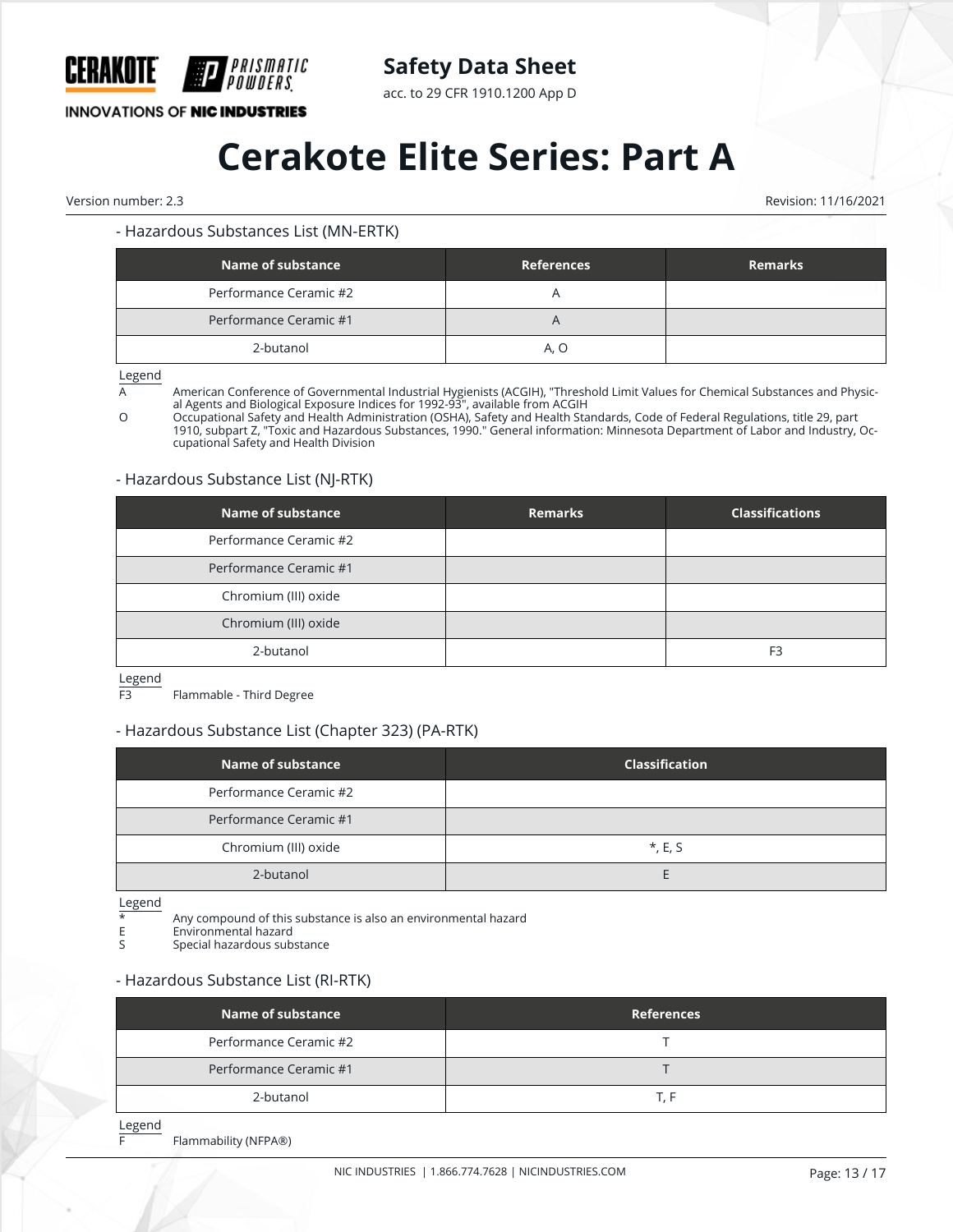

acc. to 29 CFR 1910.1200 App D

#### **INNOVATIONS OF NIC INDUSTRIES**

## **Cerakote Elite Series: Part A**

Version number: 2.3 Revision: 11/16/2021

 $\frac{\text{Legend}}{\text{T}}$ Toxicity (ACGIH®)

#### **California Environmental Protection Agency (Cal/EPA): Proposition 65 - Safe Drinking Water and Toxic Enforcement Act of 1987**

#### Proposition 65 List of chemicals

| Name of substance        | <b>Remarks</b>                                      | <b>Type of the toxicity</b> |
|--------------------------|-----------------------------------------------------|-----------------------------|
| Performance Ceramic #1   | Airborne, unbound particles of res-<br>pirable size | Cancer                      |
| p-chlorobenzotrifluoride |                                                     | Cancer                      |

#### **VOC content**

All Cerakote coatings are VOC compliant under the EPA and have low to no VOC content. To find out the VOC content of an individual coating please contact sds@nicindustries.com for more information.

#### **Industry or sector specific available guidance(s)**

#### **NFPA® 704**

National Fire Protection Association: Standard System for the Identification of the Hazards of Materials for Emergency Response (United States).

| Category       | Degree of haz-<br>ard | <b>Description</b>                                                                                                        |
|----------------|-----------------------|---------------------------------------------------------------------------------------------------------------------------|
| Flammability   |                       | Material that must be moderately heated or exposed to relatively high ambient temper-<br>atures before ignition can occur |
| <b>Health</b>  |                       | Material that, under emergency conditions, can cause temporary incapacitation or re-<br>sidual injury                     |
| Instability    |                       | Material that is normally stable, even under fire conditions                                                              |
| Special hazard |                       |                                                                                                                           |

#### **National inventories**

| <b>Country</b> | <b>Inventory</b> | <b>Status</b>                  |
|----------------|------------------|--------------------------------|
| AU             | <b>AICS</b>      | All ingredients are listed     |
| CA             | <b>DSL</b>       | Not all ingredients are listed |
| CA             | <b>NDSL</b>      | Not all ingredients are listed |
| <b>CN</b>      | <b>IECSC</b>     | All ingredients are listed     |
| EU             | ECSI             | All ingredients are listed     |
| <b>EU</b>      | REACH Reg.       | All ingredients are listed     |
| JP             | <b>CSCL-ENCS</b> | Not all ingredients are listed |
| JP             | <b>ISHA-ENCS</b> | Not all ingredients are listed |
| <b>KR</b>      | <b>KECI</b>      | All ingredients are listed     |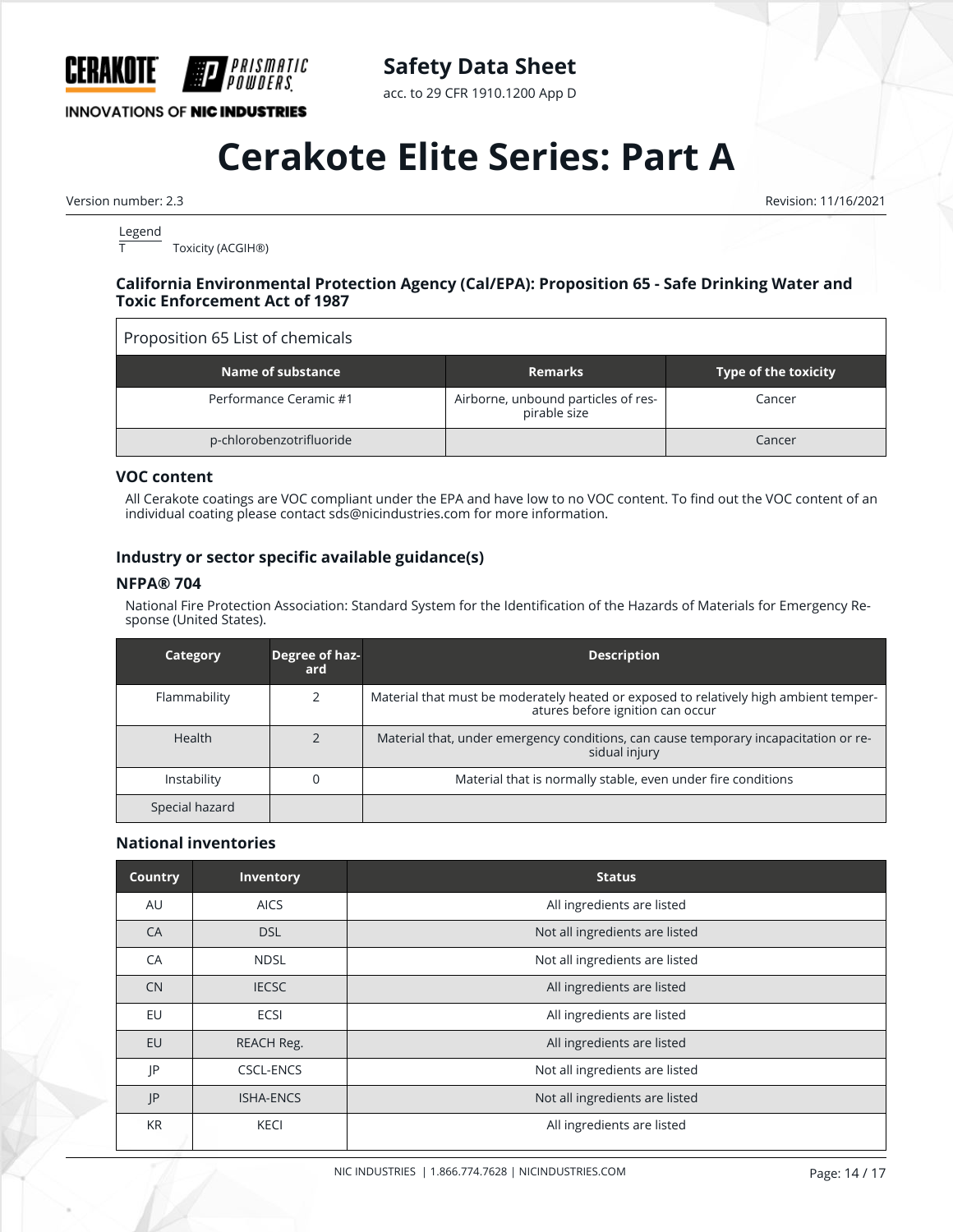

acc. to 29 CFR 1910.1200 App D

**INNOVATIONS OF NIC INDUSTRIES** 

PRISMATIC 'OWDERS

## **Cerakote Elite Series: Part A**

Version number: 2.3 Revision: 11/16/2021

| <b>Country</b> | <b>Inventory</b> | <b>Status</b>                  |
|----------------|------------------|--------------------------------|
| <b>MX</b>      | <b>INSO</b>      | Not all ingredients are listed |
| NZ             | NZIoC            | Not all ingredients are listed |
| PH             | <b>PICCS</b>     | All ingredients are listed     |
| TR             | <b>CICR</b>      | Not all ingredients are listed |
| <b>TW</b>      | <b>TCSI</b>      | All ingredients are listed     |
| US             | <b>TSCA</b>      | All ingredients are listed     |

|--|

| regena       |                                                                         |
|--------------|-------------------------------------------------------------------------|
| <b>AICS</b>  | Australian Inventory of Chemical Substances                             |
| CICR         | Chemical Inventory and Control Regulation                               |
| CSCL-ENCS    | List of Existing and New Chemical Substances (CSCL-ENCS)                |
| DSL.         | Domestic Substances List (DSL)                                          |
| ECSI         | EC Substance Inventory (EINECS, ELINCS, NLP)                            |
| <b>IECSC</b> | Inventory of Existing Chemical Substances Produced or Imported in China |
| INSO         | National Inventory of Chemical Substances                               |
| ISHA-ENCS    | Inventory of Existing and New Chemical Substances (ISHA-ENCS)           |
| KECI         | Korea Existing Chemicals Inventory                                      |
| NDSL         | Non-domestic Substances List (NDSL)                                     |
| NZIoC        | New Zealand Inventory of Chemicals                                      |
| <b>PICCS</b> | Philippine Inventory of Chemicals and Chemical Substances (PICCS)       |
| REACH Reg.   | REACH registered substances                                             |
| TCSI         | Taiwan Chemical Substance Inventory                                     |
| TSCA         | <b>Toxic Substance Control Act</b>                                      |
|              |                                                                         |

#### **15.2 Chemical Safety Assessment**

Chemical safety assessments for substances in this mixture were not carried out.

#### **SECTION 16: Other information, including date of preparation or last revision**

#### **Abbreviations and acronyms**

| Abbr.              | <b>Descriptions of used abbreviations</b>                                                                                                                                                                                                             |
|--------------------|-------------------------------------------------------------------------------------------------------------------------------------------------------------------------------------------------------------------------------------------------------|
| 29 CFR 1910.1000   | 29 CFR 1910.1000, Tables Z-1, Z-2, Z-3 - Occupational Safety and Health Standards: Toxic and Hazardous Sub-<br>stances (permissible exposure limits)                                                                                                  |
| 49 CFR US DOT      | 49 CFR U.S. Department of Transportation                                                                                                                                                                                                              |
| <b>ACGIH®</b>      | American Conference of Governmental Industrial Hygienists                                                                                                                                                                                             |
| <b>ACGIH® 2021</b> | From ACGIH®, 2021 TLVs® and BEIs® Book. Copyright 2021. Reprinted with permission. Information on the<br>proper use of the TLVs® and BEIs®: http://www.acgih.org/tlv-bei-guidelines/policies-procedures-presenta-<br>tions/tlv-bei-position-statement |
| <b>ATE</b>         | <b>Acute Toxicity Estimate</b>                                                                                                                                                                                                                        |
| Cal/OSHA PEL       | California Division of Occupational Safety and Health (Cal/OSHA): Permissible Exposure Limits (PELs)                                                                                                                                                  |
| CAS                | Chemical Abstracts Service (service that maintains the most comprehensive list of chemical substances)                                                                                                                                                |
| Ceiling-C          | Ceiling value                                                                                                                                                                                                                                         |
| DEP CODE           | Department of Environmental Protection Code                                                                                                                                                                                                           |
| <b>DGR</b>         | Dangerous Goods Regulations (see IATA/DGR)                                                                                                                                                                                                            |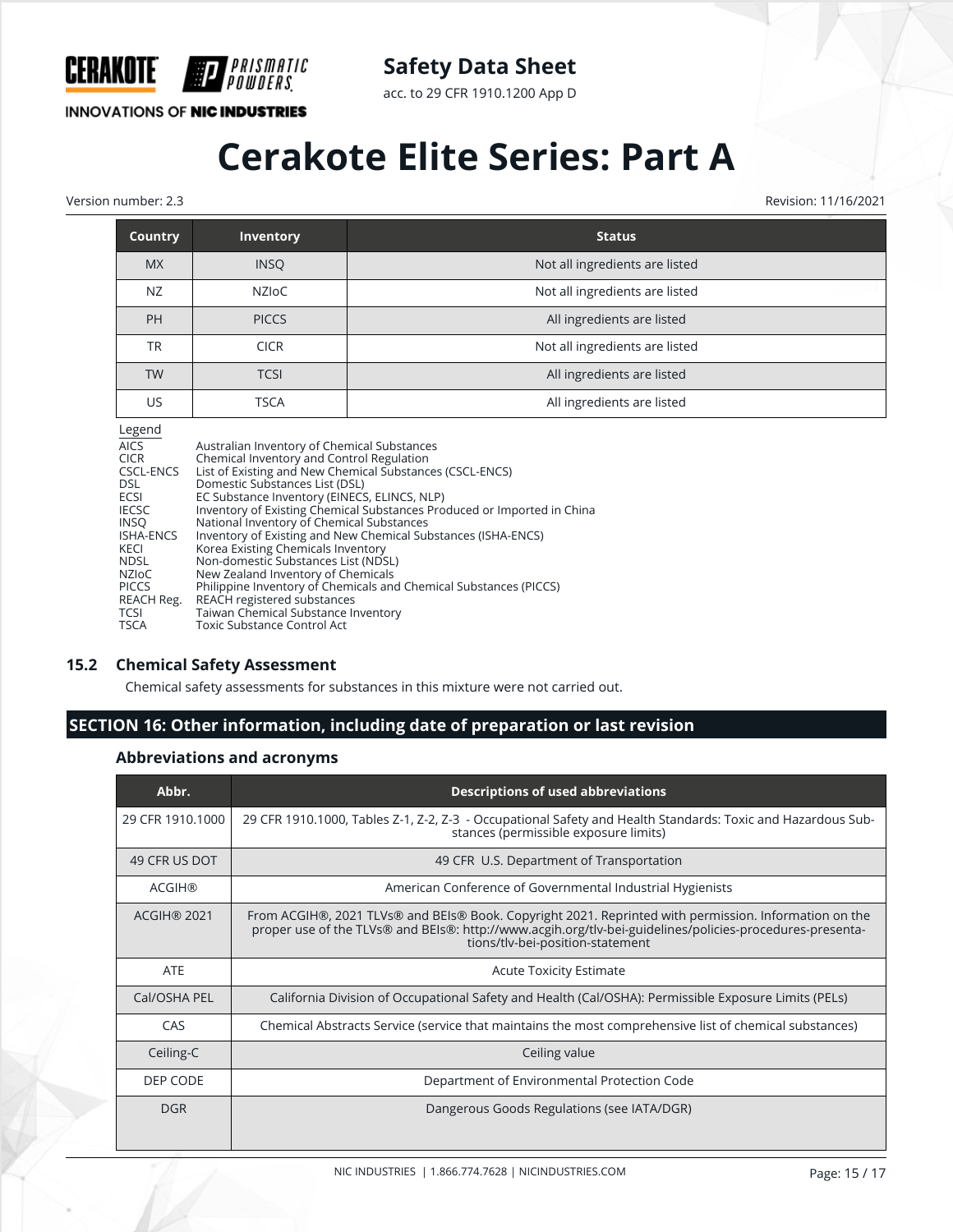

acc. to 29 CFR 1910.1200 App D

#### **INNOVATIONS OF NIC INDUSTRIES**

**P** 

*PRISMATIC<br>Powders*.

## **Cerakote Elite Series: Part A**

Version number: 2.3 Revision: 11/16/2021

| Abbr.            | <b>Descriptions of used abbreviations</b>                                                                                                                                           |
|------------------|-------------------------------------------------------------------------------------------------------------------------------------------------------------------------------------|
| EC50             | Effective Concentration 50 %. The EC50 corresponds to the concentration of a tested substance causing 50 %<br>changes in response (e.g. on growth) during a specified time interval |
| <b>EINECS</b>    | European Inventory of Existing Commercial Chemical Substances                                                                                                                       |
| <b>ELINCS</b>    | European List of Notified Chemical Substances                                                                                                                                       |
| ErC50            | ≡ EC50: in this method, that concentration of test substance which results in a 50 % reduction in either growth<br>(EbC50) or growth rate (ErC50) relative to the control           |
| <b>GHS</b>       | "Globally Harmonized System of Classification and Labelling of Chemicals" developed by the United Nations                                                                           |
| <b>HHS</b>       | Higher hazard substance                                                                                                                                                             |
| <b>IARC</b>      | International Agency for Research on Cancer                                                                                                                                         |
| <b>IATA</b>      | International Air Transport Association                                                                                                                                             |
| IATA/DGR         | Dangerous Goods Regulations (DGR) for the air transport (IATA)                                                                                                                      |
| <b>ICAO</b>      | International Civil Aviation Organization                                                                                                                                           |
| <b>IMDG</b>      | International Maritime Dangerous Goods Code                                                                                                                                         |
| <b>LC50</b>      | Lethal Concentration 50%: the LC50 corresponds to the concentration of a tested substance causing 50 % leth-<br>ality during a specified time interval                              |
| <b>LHS</b>       | Lower hazard substance                                                                                                                                                              |
| <b>MARPOL</b>    | International Convention for the Prevention of Pollution from Ships (abbr. of "Marine Pollutant")                                                                                   |
| <b>NFPA®</b>     | National Fire Protection Association (United States)                                                                                                                                |
| <b>NIOSH REL</b> | National Institute for Occupational Safety and Health (NIOSH): Recommended Exposure Limits (RELs)                                                                                   |
| <b>NLP</b>       | No-Longer Polymer                                                                                                                                                                   |
| <b>OSHA</b>      | Occupational Safety and Health Administration (United States)                                                                                                                       |
| PBT              | Persistent, Bioaccumulative and Toxic                                                                                                                                               |
| <b>PEL</b>       | Permissible exposure limit                                                                                                                                                          |
| ppm              | Parts per million                                                                                                                                                                   |
| <b>RTECS</b>     | Registry of Toxic Effects of Chemical Substances (database of NIOSH with toxicological information)                                                                                 |
| <b>STEL</b>      | Short-term exposure limit                                                                                                                                                           |
| <b>TLV®</b>      | <b>Threshold Limit Values</b>                                                                                                                                                       |
| <b>TWA</b>       | Time-weighted average                                                                                                                                                               |
| VOC              | Volatile Organic Compounds                                                                                                                                                          |
| vPvB             | Very Persistent and very Bioaccumulative                                                                                                                                            |

#### **Key literature references and sources for data**

OSHA Hazard Communication Standard (HCS), 29 CFR 1910.1200.

Transport of dangerous goods by road or rail (49 CFR US DOT). International Maritime Dangerous Goods Code (IMDG). Dangerous Goods Regulations (DGR) for the air transport (IATA).